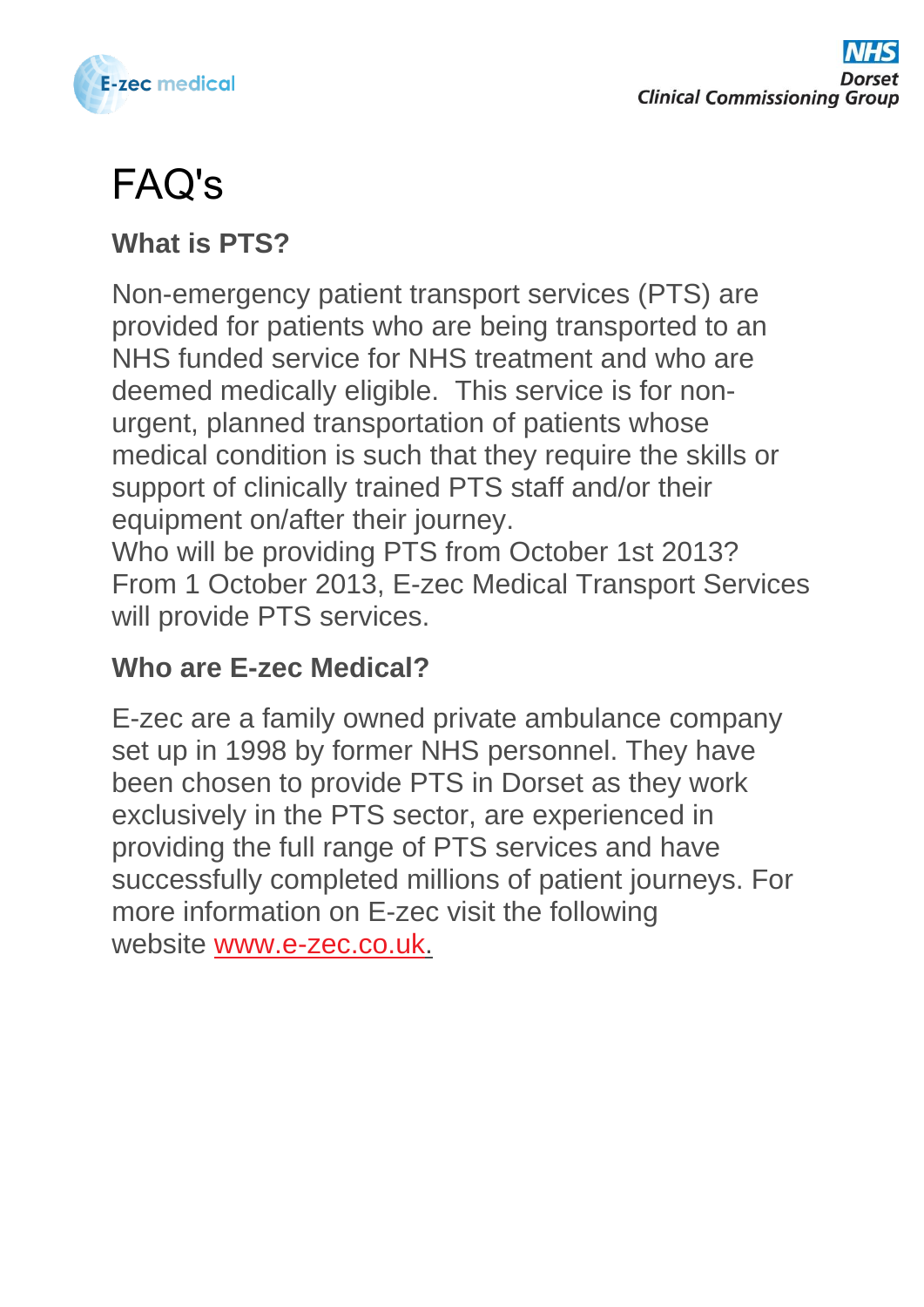

### **How do I book patient transport?**

From 1st October 2013 you, or a nominated person on your behalf, call 0300 555 777. You will need your NHS number when calling. If you don't know it, you can ask your GP surgery or a health professional who is treating you and they will be able to provide it to you. For more information CLICK HERE

# **Am I eligible for PTS?**

All patients will be assessed for their suitability for PTS using a short and simple series of questions when booking. For more information CLICK HERE

### **If I'm not eligible for patient transport, what are the alternatives?**

If you are not eligible for PTS call handlers will explain the alternatives to you which will include public transport. If you're on a low income you may be able to get financial help from the 'Healthcare Travel Costs Scheme' (HTCS). For more information CLICK HERE

# **What do I do if I need an escort?**

Escorts are restricted to one per patient and will have to meet eligibility criteria explained to you during the booking process.

# **When will I be collected for my appointment?**

Please be available to travel up to ?? hours before your appointment time. The transport will arrive to collect you within this time period.